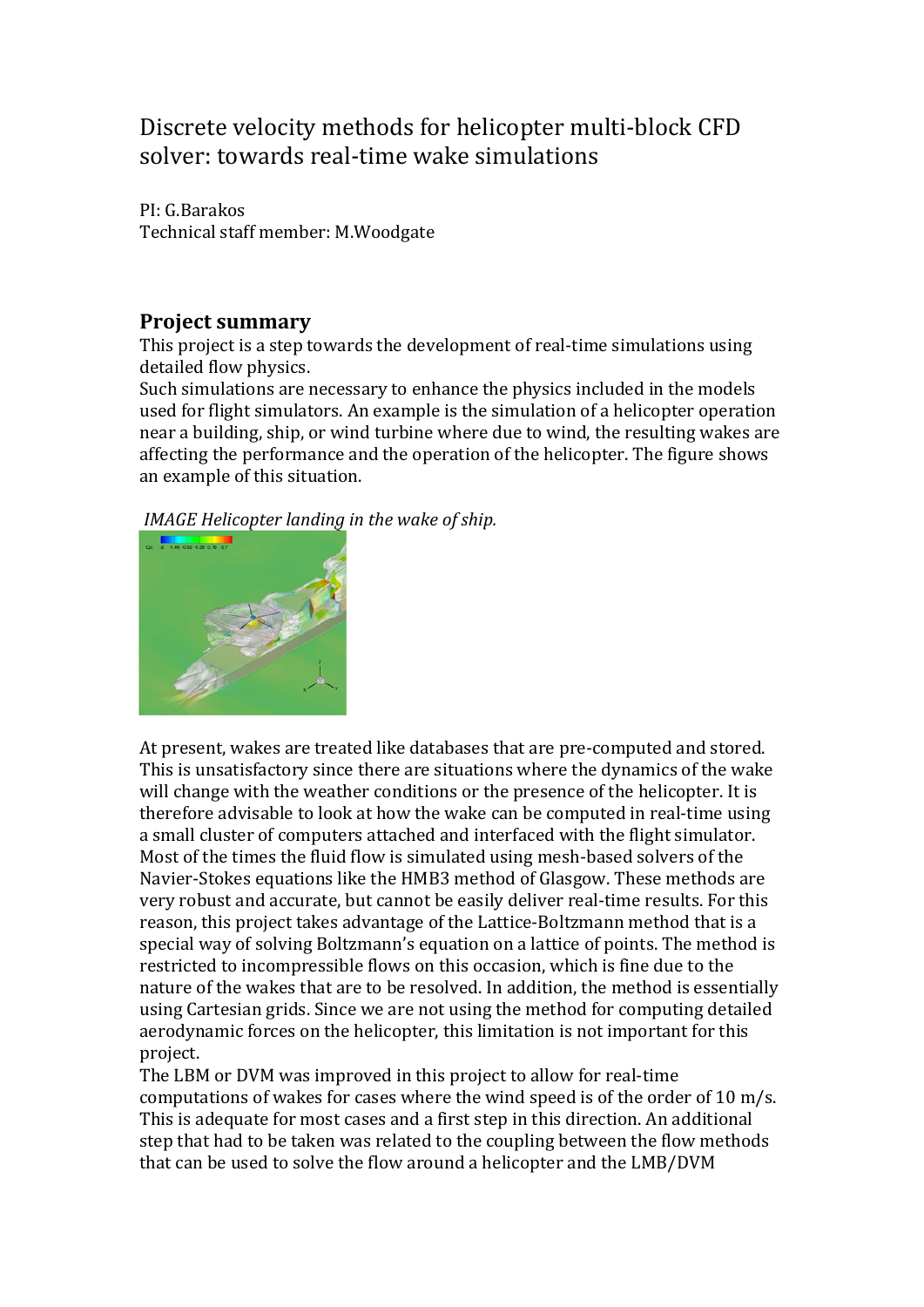method. This was resolved by using a control software that used the MPI library and controlled the start and end of each of the solvers.

The most challenging part of the work was, however, the load-balancing between the HMB3 and the LMB/DVM methods. This was a difficult step due to the need to maintain real-time execution of the LMB method while keeping at least a loosely coupled simulation in place with the main solver HMB3. The two pieces of software have different speedup characteristics when used in a parallel computer, and different I/O requirements. Working with EPCC we were able to establish a strategy for re-balancing the tools with minimal overhead and with good potential for exploitation in a flight simulator.

## **Achievement of objectives**

The original proposal had the following objectives:

1) Port the HMB2/DVM method on ARCHER and measure the performance of the coupled HMB2/DVM method as it stands.

2) Improve the performance of the HMB2/DVM method by implementing implicit coupling between the two codes HMB2 and DVM instead of the currently-employed explicit and symplectic schemes.

3) Improve the load balancing of the HMB2/DVM method by implementing a simple strategy for re-balancing the work load between processors as the solution proceeds in time.

Demonstrate the benefits of the method for the problems of ship and wind turbine wake predictions

The objectives 1-3 were fully met while the last objective was only met partially since the wind turbine wake demonstrations did not materialise due to lack of time. Early in the project it was established that the performance of HMB2 was adequate but the DVM needed further work. By the end of the project our DVM was as scalable as the most established DVM method in the open literature. The coupling between the two methods was demonstrated for the case of a floating wind turbine where the DVM was not used since scaling efforts were still taking place. The coupling took place via a control programme that spawns the two solvers. The third objective involved computations with the SFS2 (simple frigate shape 2) body that were proved successful and DVM could maintain realtime executions without I/O. Given that this is the first time real-time computations are reported with DVM for these wakes, it is justified to state that the objectives were met at least by 90%.

Regarding the performance of the DVM, at the beginning of the project we could only perform 2.67 Million Updates per second on a 100x100x100 lattice, while at the end of the project this was increased between 15.6 Million updates per second for a 96x96x96 lattice to a maximum of 19.93 Million updates a second for a smaller 16x16x16 lattice . Figure 2 above shows the obtained speedup on ARCHER. Apart from the DVM, the coupling strategy between the two solvers was streamlined and improved and a method for dynamic load balancing is now in place. This last method was not available at the beginning of the project and represents new capability.